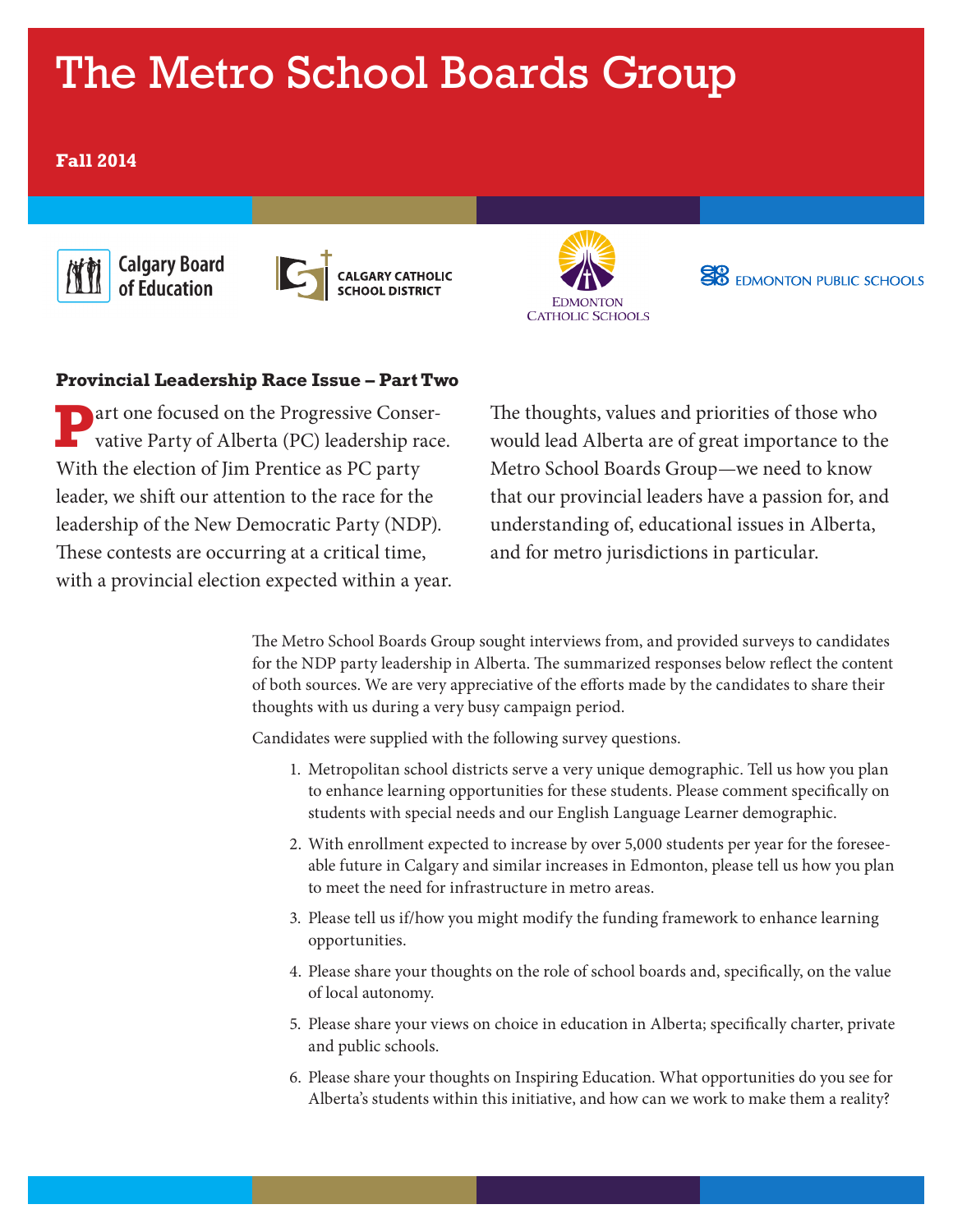#### David Eggen - website: davideggen.ca

David Eggen received his bachelor degree in Education from the University of Alberta in 1984. From 1990 to 2004, Eggen taught with the Edmonton Public School Board. He was elected as MLA for Edmonton Calder in 2004. From 2008 to 2012, he served as Executive Director for the Friends of Medicare. In 2012, he was again elected to serve as MLA for Edmonton Calder.

## **….On meeting the needs of metro jurisdictions**

Eggen states that publicly funded education in Alberta is a success story. However, he recognized two concerns specific to metro jurisdictions: student demographics - in particular, higher than average populations of English Language Learners (ELL) and special needs students, and infrastructure. Eggen states that Alberta benefits from immigration; this diversity is a strength. To meet the needs of the metro demographic, however, teaching staff must have the supports needed. The lack of classroom space secondary to the lack of schools has resulted in larger class sizes, which then places a burden on teaching staff, who are trying to provide quality learning to larger, more complex groups of learners. Eggen states that ensuring that teaching and support staff have both the physical space to create appropriate class sizes, as well as relevant professional development specific to teaching complex demographics is essential, and would be a priority.

## **…On infrastructure**

Eggen states that a long term solution is needed, and that this solution must contain a buffer which would protect publicly funded entities from the lack of predictability of the non-renewable resource sector. He also states that Alberta is a wealthy province, with the means to support the infrastructure needs of our students. Tying funding for infrastructure to a degree, to non-renewable resources revenue creates a volatility that is counterproductive to a strong public education system. As such, other revenue streams will be necessary.

#### **…On the funding framework**

Eggen believes that there must be more flexibility for boards to address the needs of their community, and that this may not be completely achievable through current funding structures such as the funding framework. He would support returning taxation powers to local boards in an effort to enhance local control over budgets and fiscal decision making. He recognizes that this is a partial solution, and that revisiting the funding framework is needed to ensure that funding fairly supports an Albertan demographic that has changed over time.

#### **…On school boards and local autonomy**

Eggen states that those closest to the local reality should be empowered to make decisions that impact their community. He believes that local school boards are very well positioned to do this. He believes that trustees are uniquely positioned to represent their constituents provincially, but that they must seize the opportunity to do so. He stated that trustees have been somewhat defensive to too long, and that they must be bold in their defense of publicly funded education in Alberta.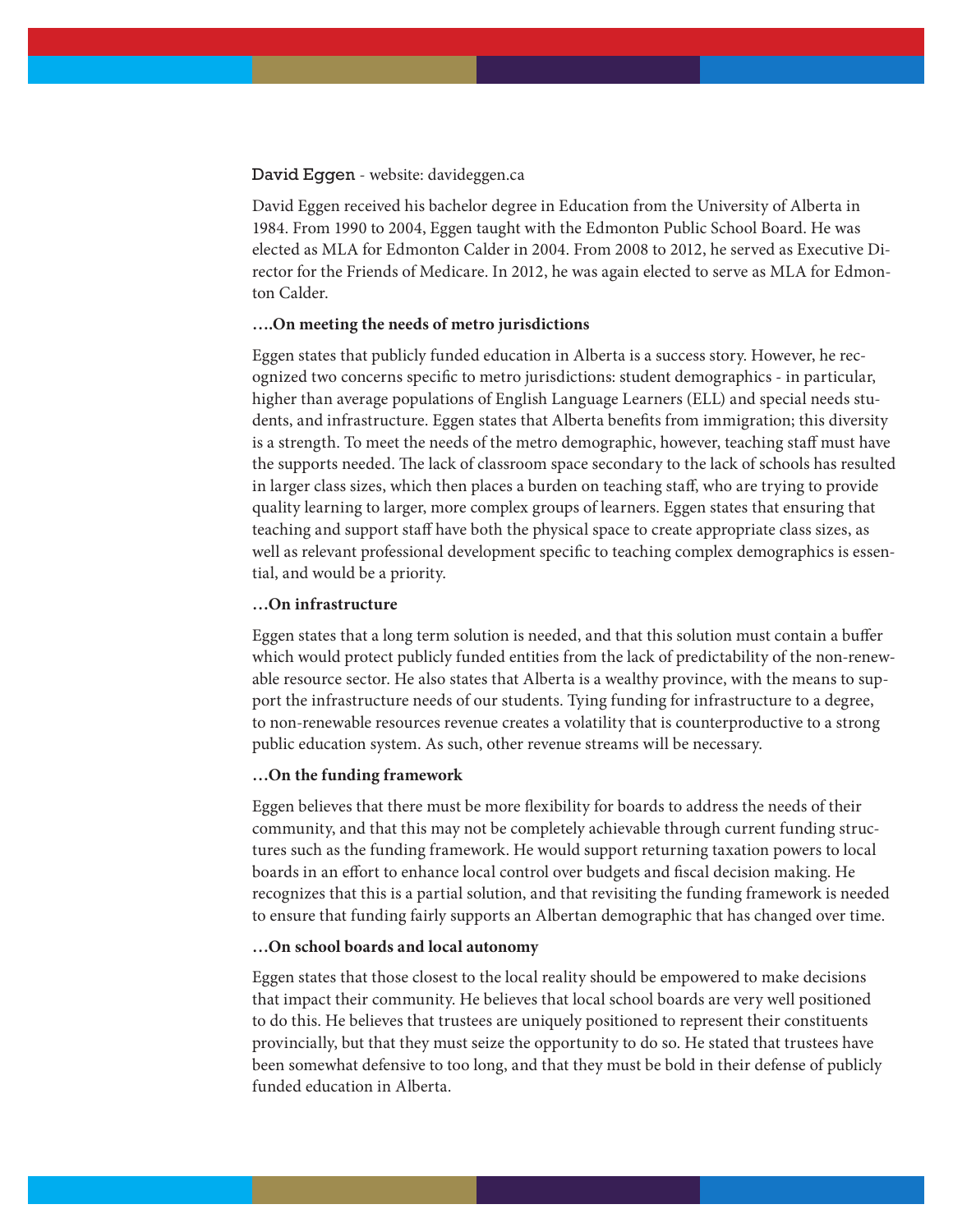## **…On choice in education**

Eggen believes that public dollars should support public education. While he sees value in choice relative to education, he believes that the cornerstone of education in the province is that of a strong, inclusive, publicly funded system. He does believe that the choice that currently exists within the publicly funded spectrum allows for a healthy competition that creates great provincial results. He states specifically that he is not supportive of public dollars supporting private education and would revisit this.

## **…On Inspiring Education**

Eggen stated that, 'Inspiring Education', the Task Force on Teaching Excellence and other initiatives specific to education have merit. He did express concern, though that, without proper consultation, initiatives such as these have the potential to damage relationships, in particular with employee groups such as the ATA. Ensuring that the ATA and other employee groups have an authentic voice at the table of such discussions will be critical, according to Eggen, who states that the maintenance of such relationships is central to a strong system.

#### Rod Loyola - website: rodloyola.ca

Rod Loyola arrived in Canada from Chile in 1976, and has lived in Edmonton Millwoods for over 30 years. He graduated from the University of Alberta in 1999 with a Bachelor of Arts in Cultural and Economic Anthropology and History. He serves as President of the Non-Academic Staff Association at the University of Alberta. He serves as the current Vice President for Edmonton for the Alberta NDP. He is Chair of the Public Interest Alberta Post Secondary Task Force, as well as Executive Board Member of the Friends of Medicare.

#### **….On meeting the needs of metro jurisdictions**

Loyola believes that investment in education is the very important for any society. He would make investing in education the highest priority provincially, ensuring that Alberta establishes communities of learning that are complimenting the academic, cultural, and economic growth of communities across Alberta.

Loyola believes that children with special needs are the most vulnerable, and that parents of special needs children often do not have the support needed to ensure that their children have the opportunity to be successful. He believes that boards should provide funding formulas that jurisdictions may use as a guide not only for in-classroom aides and adapted learning materials, but also counseling and informational support for the families with special needs students. He would make sure that funding is available to make sure that there are enough trained professionals to assist children with special needs in the classroom as well as making sure that there are post-secondary programs to fill the need. Lastly, he believes that it is important to have educational professionals and support staff work together to share best practices with one another.

Loyola believes that, regarding the English Language Learner demographic, a holistic approach is also necessary. He states that it is not only the children in this demographic that require attention, but that the parents of these children are also experiencing challenges in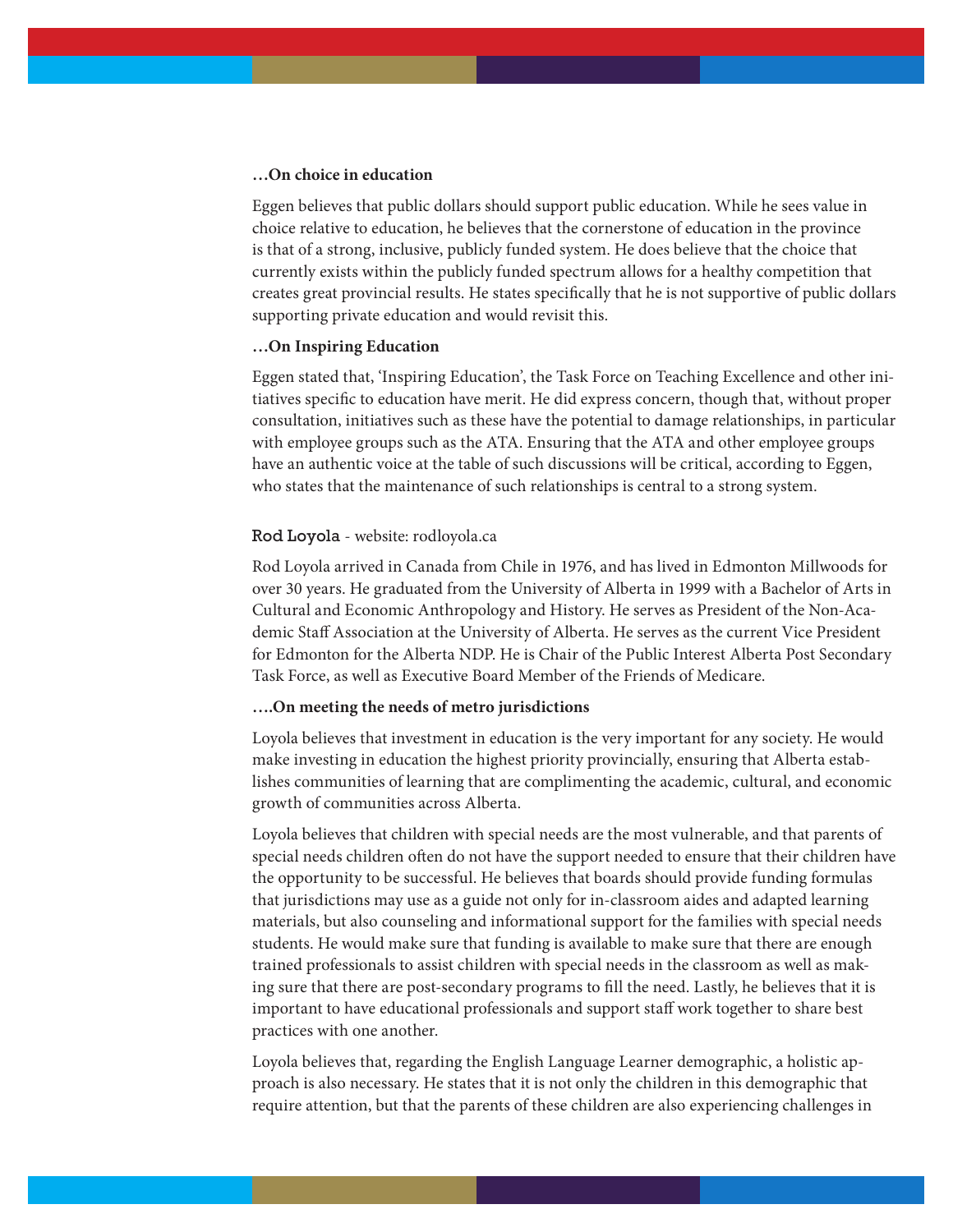the process of adjusting to their new life in Canada. By incorporating professionals to support these children and identify areas of concern, he believes that the administrators are better able to help children in the long run.

## **…On infrastructure**

Loyola would implement a progressive income tax and increased royalty regime to pay for much needed infrastructure. He would complement this approach by working with stakeholders to identify ways to innovate current programs to meet student's and parent's needs. Loyola would also support a review of projected infrastructure needs over the next five, 10, and 15 years based on past trends, economic forecasts and projected industry development as well as immigration forecasts, stating that collaboration with other ministries is important to ensure that accurate information is accessible. He would make sure that we are accurately forecasting provincial demographic trends so that we may be able to meet the needs as they surface rather than being reactive and trying to meet the need after it has been created. Loyola states that long term planning is required in order to make sure that needs are met strategically.

#### **…On the funding framework**

Loyola states that current thinking makes the student the "consumer" of provincial spending money, believing that this is a financial view, not an educational one. He states that an alternative would be to view the school as an educational community that supports, challenges, inspires, and encourages the child as he/she grows toward adulthood. Loyola describes this alternative view as suggesting a base funding for each school according to the type of school i.e. K-3, K-6, K-9, K-12, 5-8, 7-9. 7-12, 10-12, charter. Elaborating, he states that, 'One could determine the smallest existing school in each category in the province, round the enrollment up to the nearest fifty students, and determine the operational funding needed to make such a school fully functional in providing a quality education (this includes adequate student-teacher ratio for appropriate class sizes).' In this manner, Loyola believes that every school in the province would be guaranteed this base funding in the school, and that when enrollment exceeded the base number for the school, additional funding would be provided on a per-student basis. Loyola believes that such a modification would provide for non-classroom support such as library, counseling, parental liaison, and administration up front rather than drawing from classroom funding. It would also shift the pressure on school boards from determining the fate of schools based on financial restraints to assessing the continued existence of a school on its educational merits. Loyola states that viewing the school as a community of learning would help to set the foundation and culture by creating a sense of inclusiveness and belonging.

### **…On school boards and local autonomy**

Loyola believes in the principle of subsidiarity, that those closest to the challenges are the ones that can identify the solutions. He states that boards must also be bound by guiding principles and values, believing in the value of the autonomy of boards to make decisions as essential, as long as they comply with the guiding principles and values so that a universal standard towards a publicly funded and publicly delivered education system is attained.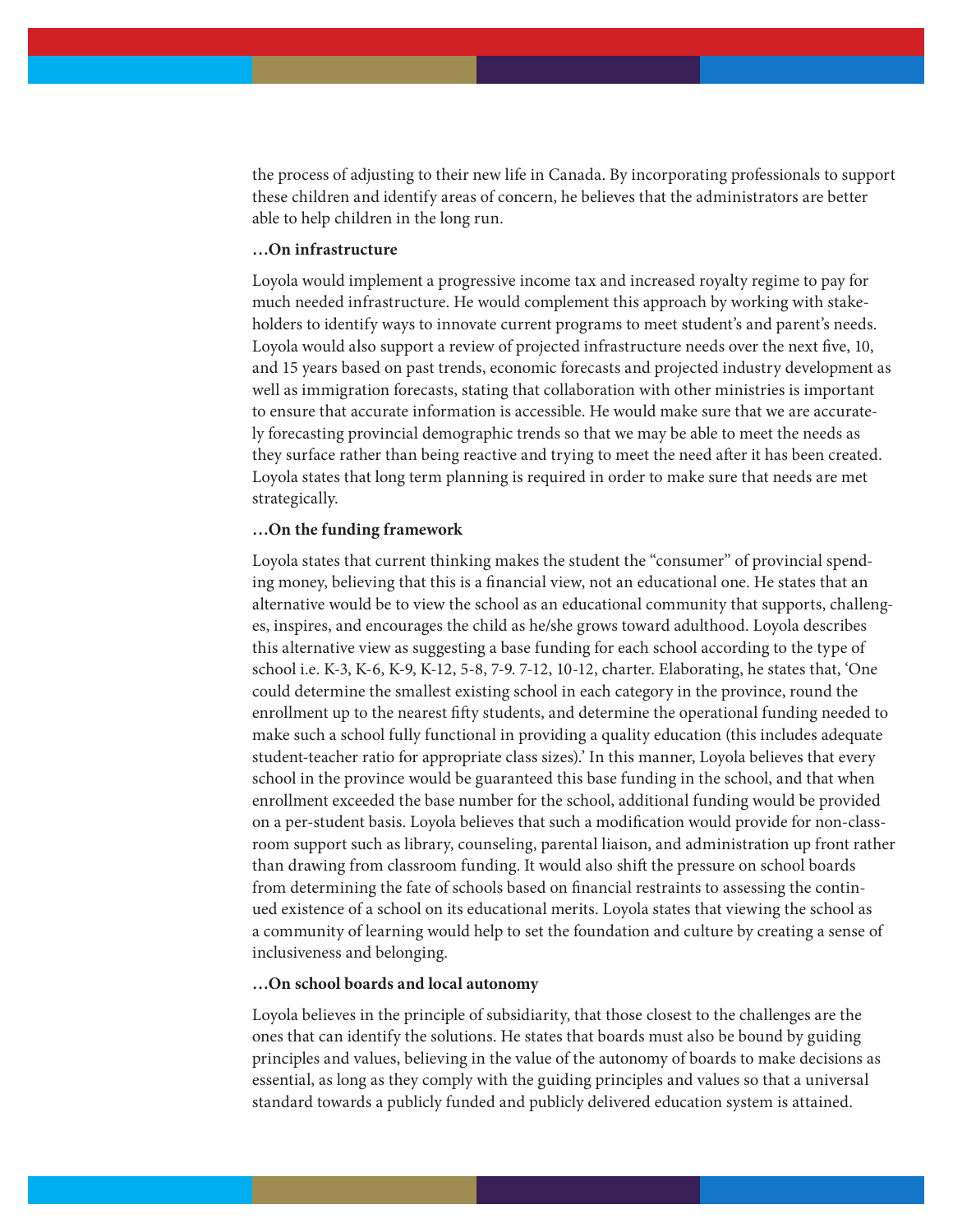#### **…On choice in education**

Loyola supports freedom of choice when it comes to education. He does have an immediate concern, however, that the publicly funded and administered educational system is seen as inferior. He states that he would ensure that the public education system is held to the highest standard in the province and that parents feel that the public system is meeting their child's needs when it comes to their basic education. Loyola believes that public and charter schools serve specific communities and fit into the philosophy of a community of learning that compliments a geographical community. He does not feel the same, however, about private schools stating that, 'with the inclusion of private schools, we have created a two tiered education system in Alberta'. He states that he believes that private schools should not receive public dollars.

# **…On Inspiring Education**

Loyola believes that it is essential that we shift focus and begin educating children to become critical thinkers and the entrepreneurs of tomorrow. He states that, 'The key messages shared as part of the Inspiring Education mandate state that we are shifting focus towards putting students first, expanding on traditional methods of teaching, and investing in students by giving educators license to be more creative and inspire innovation and excellence. While believing these to be excellent goals, Loyola questions the direction that we are going. He believes that the actions of the current minister and others in the PC government demonstrate that they want people to work in the industries that already exist, not in the industries of tomorrow. This is exemplified by the invitation by Minister Johnson to include the Petroleum industry in influencing the K - 3 educational curriculums.' Loyola states that he would work together with administrators, educators and front line support staff to focus on making critical thinking and collaborative problem solving the absolute focus of future education.

#### Rachel Notley - website: readyforrachel.ca

Rachel Notley was raised in Fairview, Alberta, and currently resides in Edmonton's Old Strathcona neighbourhood. Notley holds a Bachelor of Arts in Political Science degree from the University of Alberta, as well as a law degree from Osgoode Hall Law School. In 2008, Notley was elected as MLA for Edmonton-Strathcona. She was subsequently re-elected in 2012.

#### **…On meeting the needs of metro jurisdictions**

Notley states that, overall, Alberta's publicly funded education system serves students well. Notley also states, though, that metro jurisdictions support a unique demographic, with both ELL learners and special needs in particular, needing support in increasingly large numbers. She states that this is very important to the future of the province, as Alberta needs the influx of immigrants to support the province. Notley states that she would adjust benchmarks within the funding framework to support a changing demographic. Notley also states that, 'Setting the Direction' has not been successful at improving special education within the system, and that the quality of special needs education is suffering, and that greater resources and training for both teachers and educational assistants is a priority. She stated that developing provincial standards for class size which includes the complexities of ELL and special needs students would be important if supporting this demographic adequately is to be realized.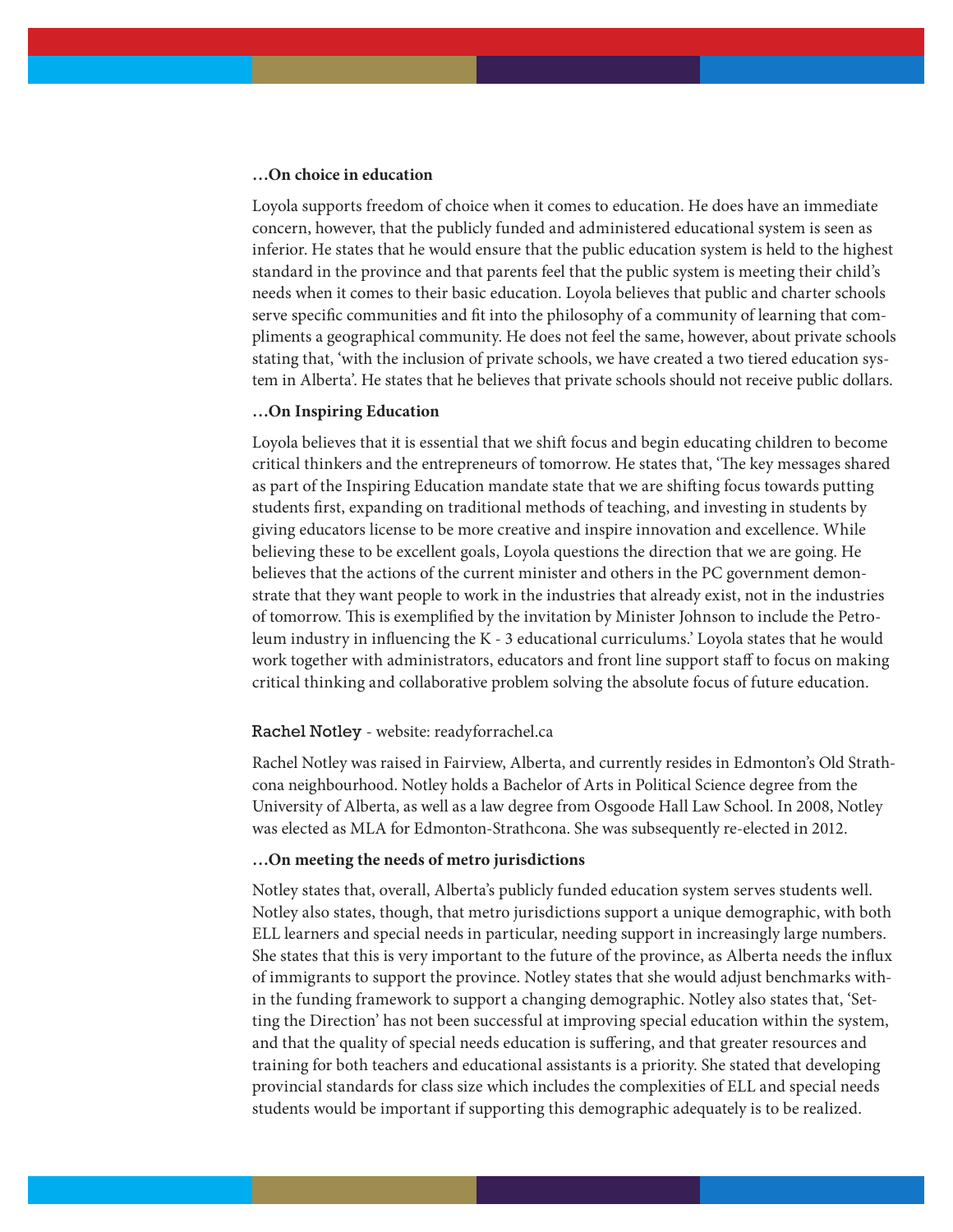# **…On infrastructure**

Notley states that Alberta is a wealthy province with the means to support needed infrastructure. She states that this is critical if we are to support all learners in the province. She has suggested that implementing a progressive tax system in Alberta would be an effective means of supporting critical infrastructure needs. Notley believes that maintaining community schools is an important consideration, as students are facing unacceptable transportation times in many cases because of the lack of a community school. She is committed to bringing the three levels of government together in an effort to coordinate infrastructure funding for current and future schools based on community need, urban planning that links sustainable development principles, community building needs and learner needs, and school placement decision making that benefits from collaborative funding and urban planning decisions while representing learner needs.

#### **…On the funding framework**

Notley states that the funding framework must be revisited to ensure that it meets the needs of a rapidly changing demographic. It must be developed on a multi-year basis that guarantees predictability. She also stated that any formula, going forward, must be indexed to inflation to ensure that funds continue to adequately serve our students.

#### **…On school boards and local autonomy**

Notley states that locally elected school boards are critical in preserving and promoting publicly funded education. She also believes that locally elected boards are best positioned to meet the needs of the local community. She states that boards have an ability to influence that has not been fully tapped. She would like to see boards not being afraid to call out the provincial government when the needs of Alberta's students have not been met. She believes that much can be accomplished if boards push the envelope to a greater degree than has been done in the past. She believes that boards should, 'educate, agitate and analyze' in an effort to ensure that Alberta's student needs are met.

# **…On choice in education**

Notley believes that public dollars should support public education. As such, she favours the elimination of funding for private schools with the exception of that funding for private schools created to serve those with special needs would be phased out over a longer period of time (i.e. five years) in order to ensure that the public system has been improved adequately to ensure that those needs can be accommodated appropriately.

## **…On Inspiring Education**

Notley believes that the, 'Inspiring Education' process was a good one in that it involved comprehensive consultation but that the outcomes were vague and therefore difficult to track for accountability purposes. She is concerned that the process was used in part to depart from the worthwhile conclusions of the 2003 Learning Commission report that included guidelines on class size. She voices concerns that the end product requires further discussion. Of particular importance to Notley is a concern regarding processes used for, initiatives such as, 'Action on Inclusion' and the Task Force on teaching Excellence. While she states that such